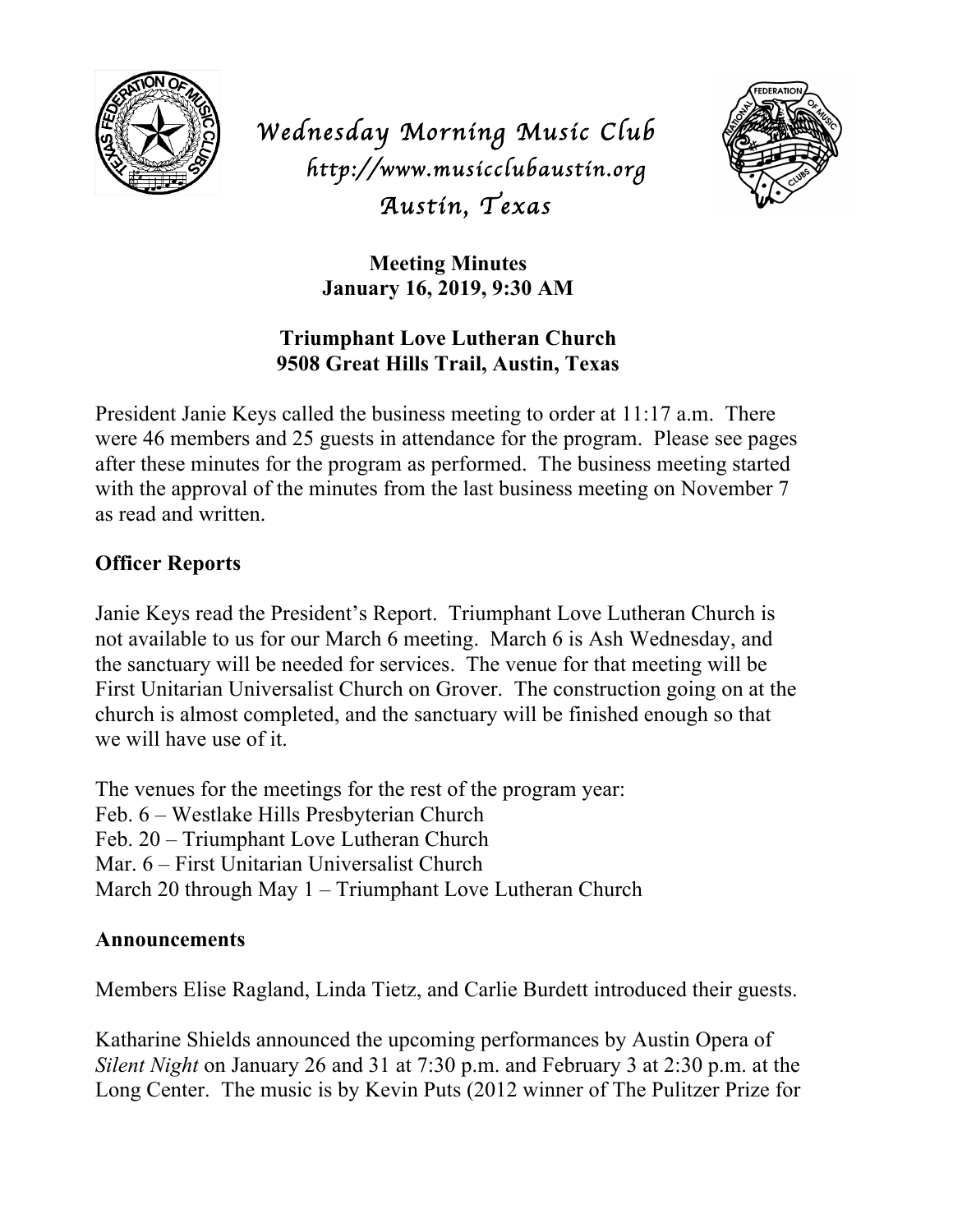Music), and the libretto is by Mark Campbell (*The Manchurian Candidate*, 2016).

Gregory Eaton announced the upcoming performances by Ensemble VIII. They will be performing Heinrich Schutz's *Cancione Sacre* and *Italian Madrigals* at Westlake Hills Presbyterian Church at 7:30 p.m. on January 24 and at St. Louis Catholic Church Chapel at 7:30 p.m. on January 25.

The meeting adjourned at 11:23 a.m.

Submitted by Virginia Kniesner, Recording Secretary